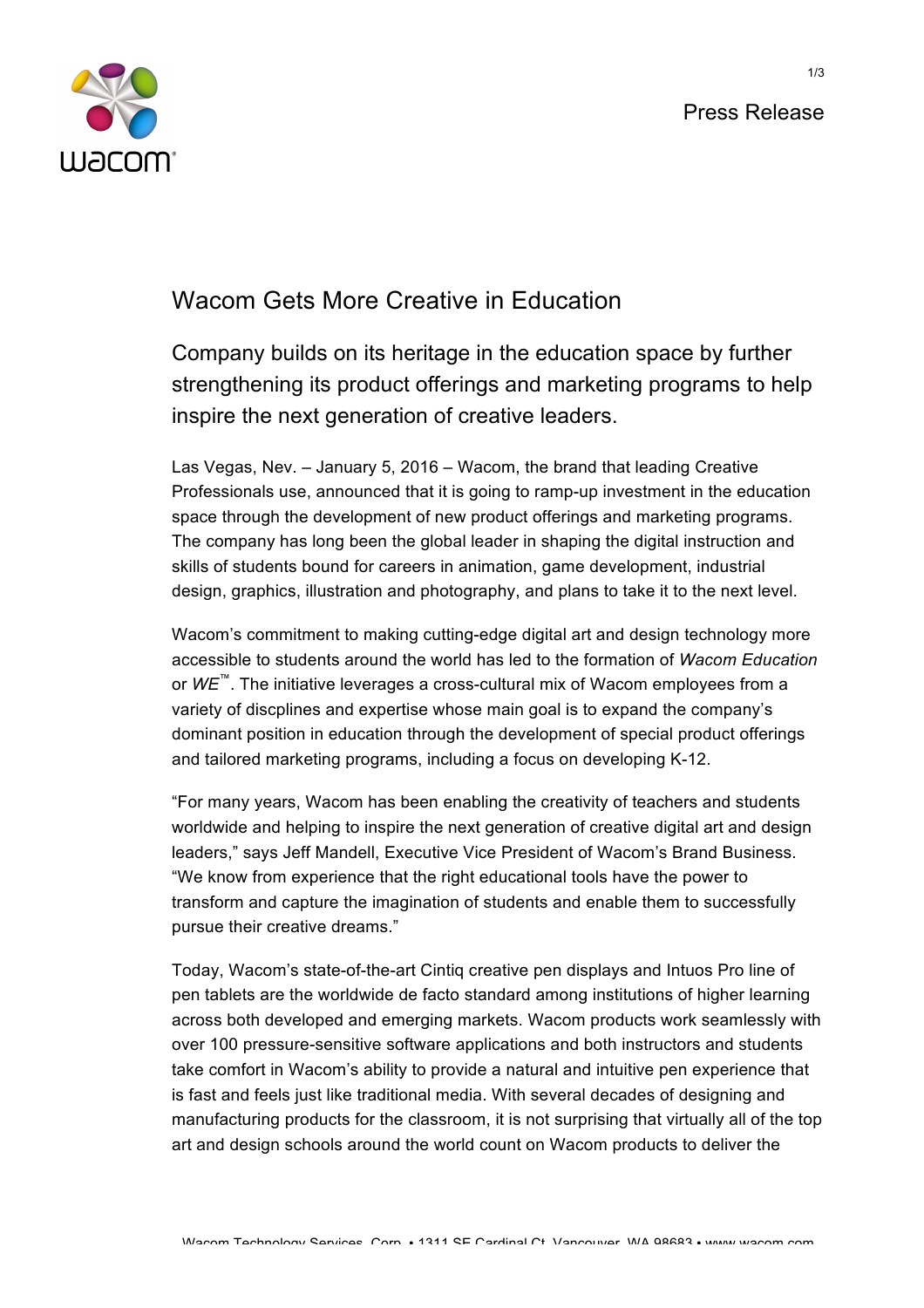## Press Release



digital design and art skills that students will need as they prepare for professional careers.

For example, a visit to SCAD, Ringling or many of the other top schools would showcase multiple design labs filled with hundreds of Wacom Cintiq displays being used across animation, illustration, game development and industrial design. ChungKang College of Cultural Industries in Seoul, South Korea recently deployed 90 Cintiq creative pen displays for their *Webtoon* program, which prepares students for work in creative Web development or cartoon art. And Sheridan College in Oakville, Canada progressively supplies Intuos Pro tablets to incoming freshman majoring in photography as part of their tuition. While virtually all higher education digital art and design schools have adopted Wacom pen-based creative displays and tablets for their labs, an ever-increasing number of educational institutions like Sheridian are either supplying or having their students individually purchase Wacom products as part of their curriculum.

In 2016 and beyond, college/university educators, K-12 educators and authorized Wacom educational resellers can expect to see strengthened programs including special pricing to institutions as well as individual students. In addition, Wacom has already started increasing its training and tutorial support and is also looking into value-added creative software application bundles for schools. There will also be greater attention aimed at teachers and students covering 3D art and design and expanded partnerships among software providers that embrace Wacom's pressuresensitive pen technology, such as Autodes $k^{\circledast}$  and Pixologic $^{\circledast}$ , to help build powerful curricula.

For further information and to see how education is a fundamental core of Wacom's business strategy, please visit the Wacom booth (#30459) at CES or consult www.wacom.com.

- end -

## About Wacom

Founded in 1983, Wacom is a global company based in Japan (Tokyo Stock Exchange 6727) with subsidiaries and affiliate offices around the world to support marketing and distribution in over 150 countries. Wacom's vision to bring people and technology closer together through natural interface technologies has made it the world's leading manufacturer of interactive pen tablets and displays as well as of digital styli and solutions for saving and processing